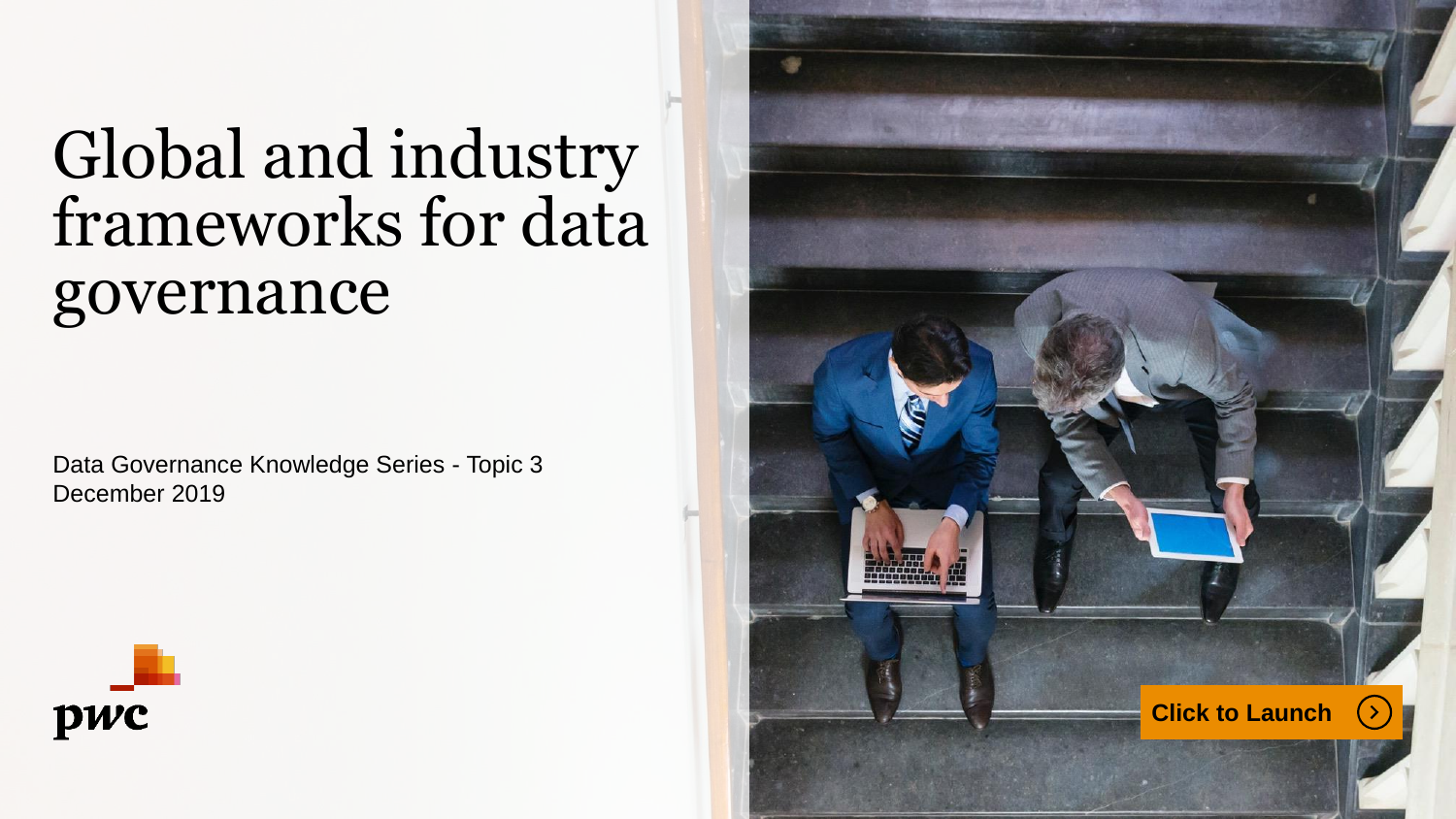<span id="page-1-0"></span>

### The importance of data governance

Lack of data governance has often resulted in organisations being unable to derive any tangible benefits from data, despite investing heavily across their data value chains. A data governance framework refers to the process of building a model for managing enterprise data.

A well-defined data governance framework empowers an organisation to define guidelines and rules on data management. Organisations can make informed decisions about how to manage their data assets and ensure efficient utilisation of trusted and properly governed data across value chains. Adoption of standard data governance framework also minimises data management costs such as data storage, data processing, operational cost.

In a highly-regulated business environment, it is challenging for organisations, especially in sectors like banking, financial services, healthcare to manage their data-related risk and compliance issues. So, defining a data governance framework really helps in risk management and ensures that the organisation fulfils the growing demand for compliance with regulatory, legal and state requirements on data management.

A data governance framework encompasses every part of an organisation's data management process, down to individual technologies, databases and data models. This article unveils PwC's holistic Data Governance Framework and its key components. The article also gives a detailed overview of how organisations can adapt this framework across various data governance areas and utilise it to create bigger data-driven programmes in the future.

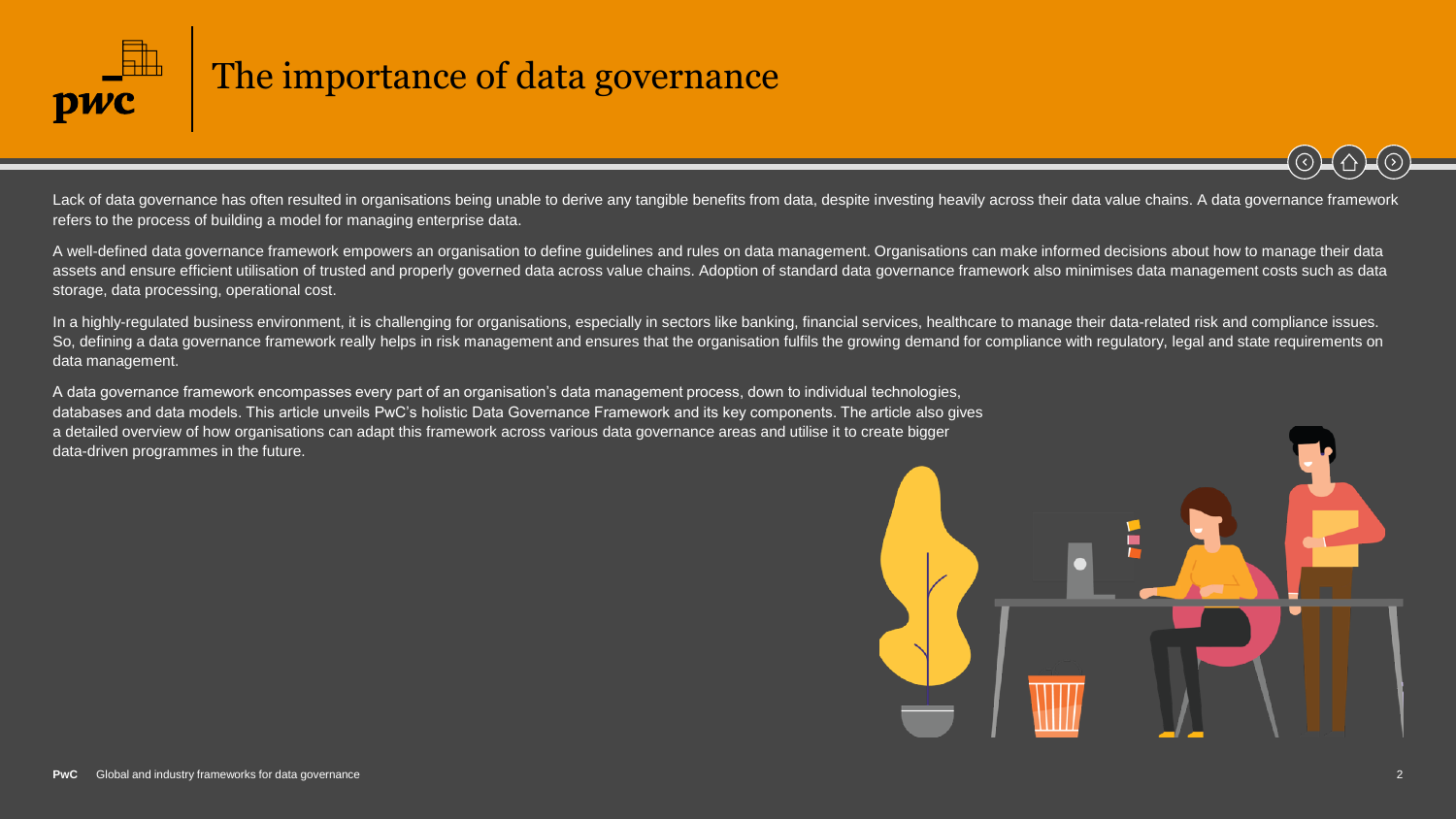

# PwC Enterprise Data Governance Framework

At PwC, we have taken a step further and defined enterprise data governance framework, which considers the current and next generation data landscapes and upcoming data governance challenges.





Figure 1: PwC's Data Governance Framework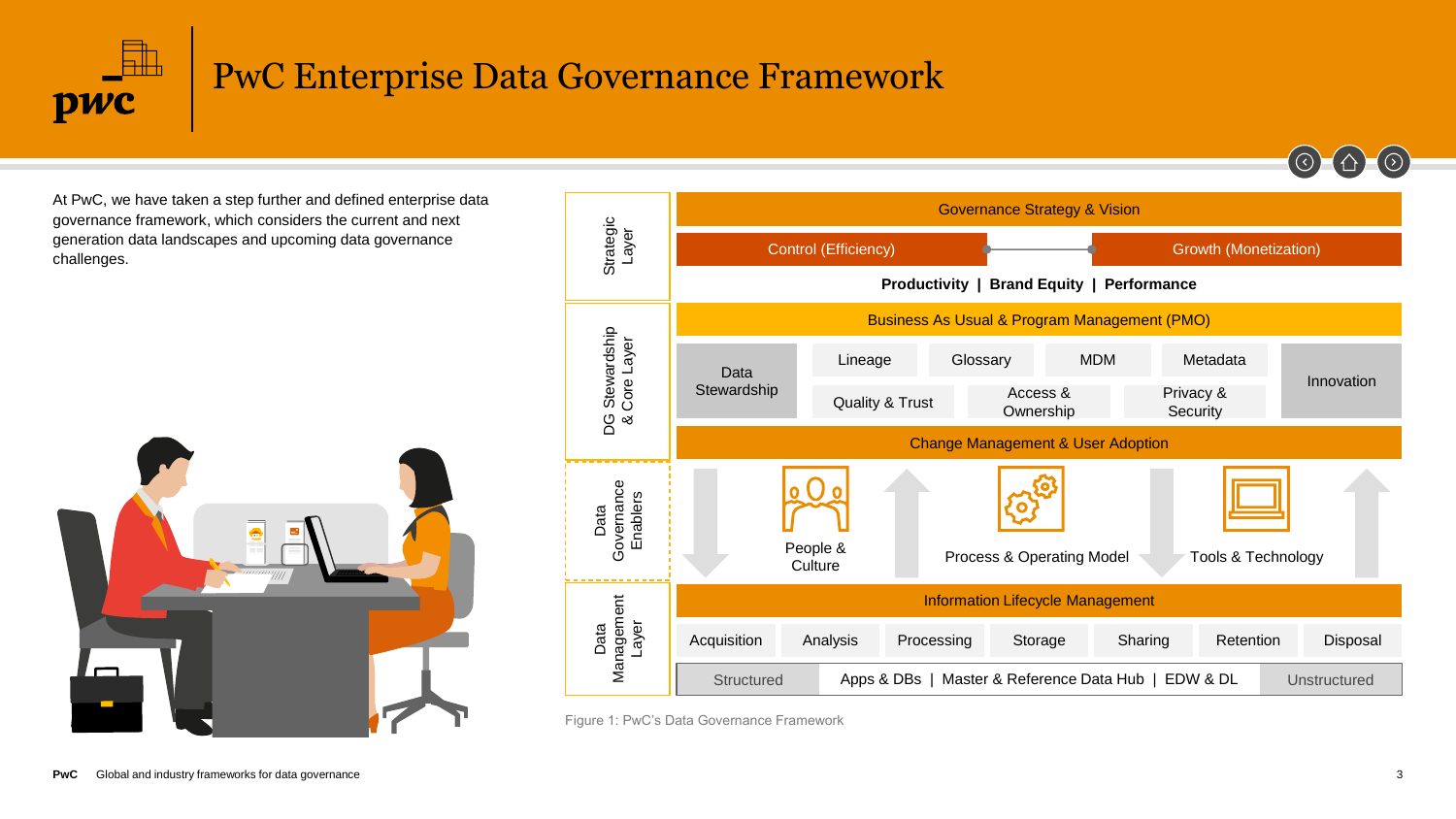

## PwC Enterprise Data Governance Framework

**PwC's Data Governance Framework is divided into the following components:**

#### **A. Data governance strategy**

An organisation begins its data governance journey by defining the business goals it wishes to achieve by implementing data governance and how it plans to use corresponding performance metrics to track the progress and milestone achievements during its data governance journey.

#### **B. Enterprise data management**

This component covers all the key areas which would be essential for any typical organisational data ecosystem. For example, data architecture management, data models, data integration, metadata management, reference data management and business intelligence/analytics are part of enterprise data management.

#### **C. Data lifecycle management**

It is a policy-based approach to manage the flow of an information system's data throughout its lifecycle – from creation and initial storage to the time when it becomes obsolete and is deleted. It combines data processes, business strategies and technologies so that the strategic combination of all three could have the necessary impact on the organisation. Once a sound data lifecycle management strategy is in place, an enterprise can reap significant benefits including better accountability, higher compliance, cost savings, efficient organisational governance, better data protection and greater reporting integrity.

#### **D. Data stewardship and core functions**

It covers core areas which should be prioritised for the successful execution of any data governance programme. Organisation should also decide on various Key performance indicators (KPIs) across productivity, brand equity and performance to measure data governance program. Governance operations cover more granular functions like business glossary set-up, metadata management, data lineage, data quality, data privacy and security and data access and control.

#### **E. Data governance enablers**

The components of the data governance framework explained above revolve around three key pillars of the governance – people and culture, process and operating models, and tools and technology. Before beginning with any data governance programme, organisations need to assess their current maturity and processes around how they handle their data assets, identify gaps in handling data and come up with relevant solution designs and a roadmap for governance implementation.

Apart from the above explained components, PwC's Data Governance Framework can also help organisations with some support functions like change management, stewardship and user adoption guidelines so that organisations can adapt the framework smoothly across the enterprise, without any hurdles.

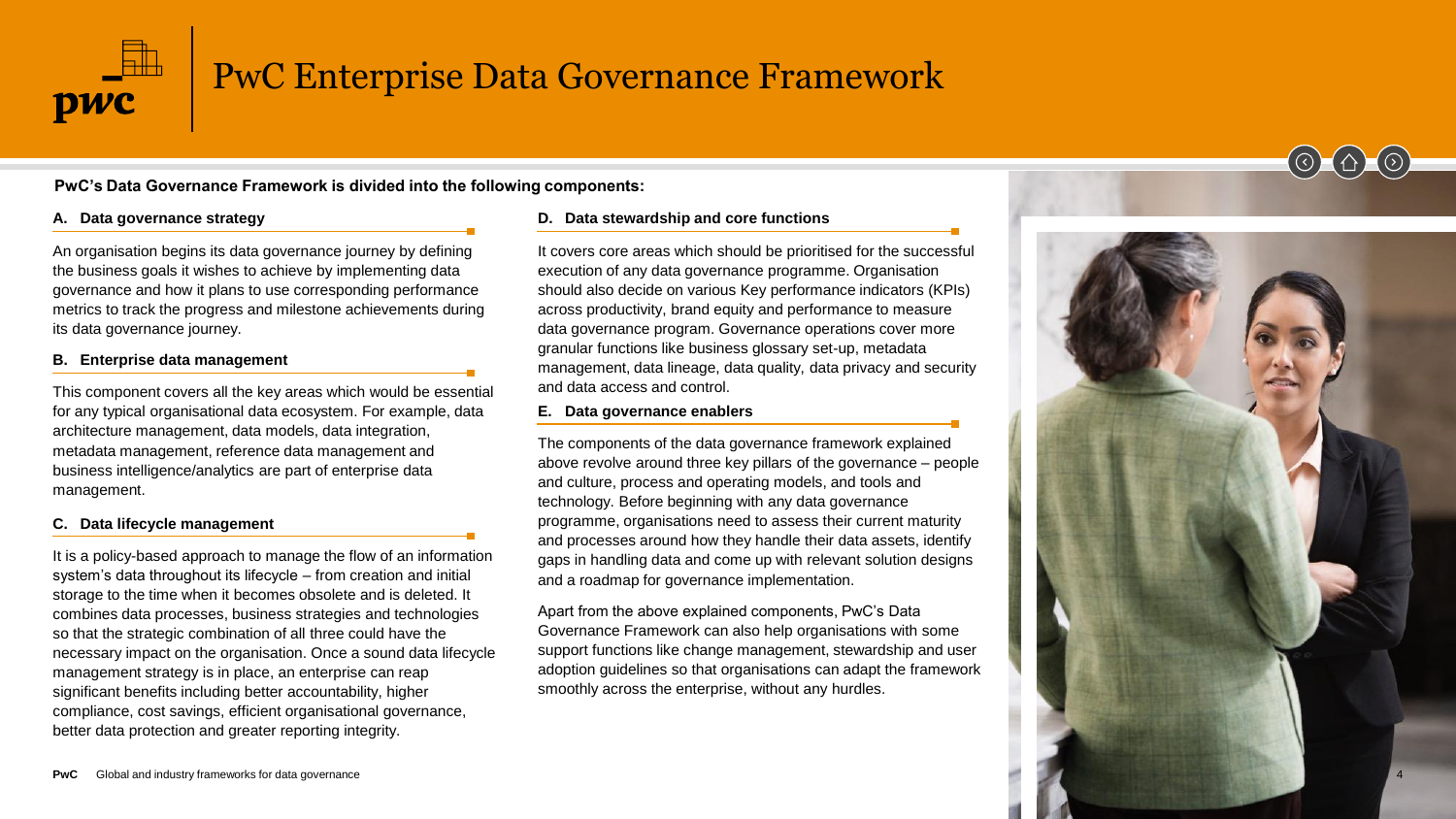

### Other global industry frameworks

Across industries, data governance has been a crtical focus area for many organisations. For some, it is necessary to adapt data governance measures because of continous introduction of new data regulations and compliances. For others, its implementation is required to achieve better control and management of their data assets. Organisations look for defined frameworks with templates and guidelines when they are looking to begin with data governance. There are multiple data governance frameworks available but some of the leading and most widely used global data governance frameworks are shown below.



Figure 2: Global data governance frameworks

These frameworks are standard and used globally. Though popular, these frameworks restrict their expertise to data governance as an enabler or focus on any one of the key areas to be considered during any data management or other data-focused programmes, instead of addressing the key challenges of data governance and their solutions.

 $\textcircled{6}$   $\textcircled{1}$   $\textcircled{9}$ 

PwC's Data Governance Framework has been built after carefully considering all the other industry-led global governance frameworks. It covers all the critical areas of data governance an organisation needs to take care of. It is comprehensive and ensures that each and every layer of data ecosystem in an organisation is looked into. The framework also suggests best practices and guidelines with respect to data governance.

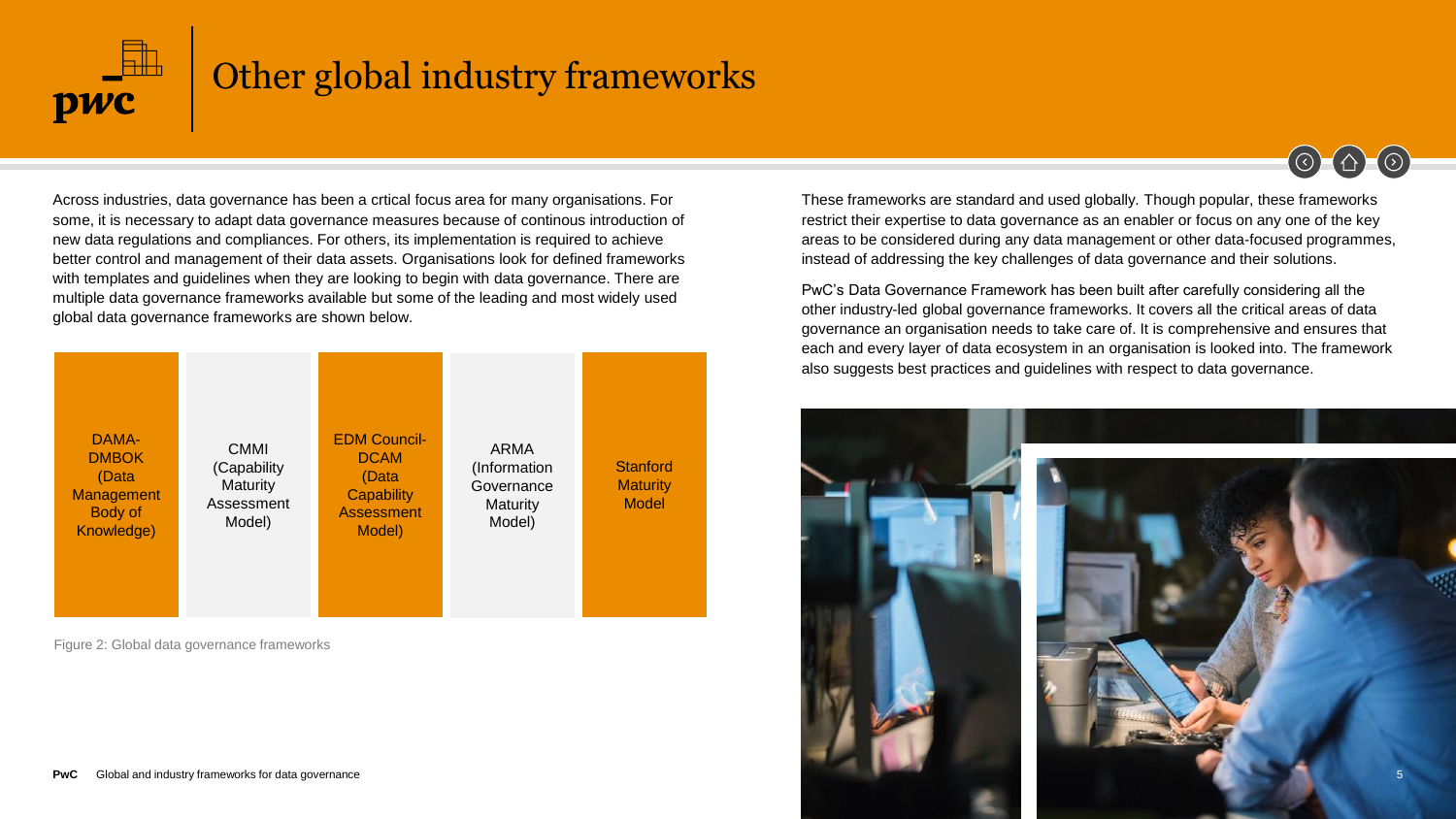

To become data-driven, organisations need to assess their current data-related challenges, identify gaps in data utilisation and prioritise key focus areas, all of which need to be covered as part of data governance initiative. Companies should shortlist the best-suited data governance framework that covers all the key areas in scope, such as data privacy, data access, metadata management. Once a suitable framework is selected, organisations should kick-start the execution process by aligning defined framework components as per their structure and data utilisation landscape. To ensure success in data governance, it is also important to establish interim checkpoints and make sure that the organisation is moving towards its set governance objectives.

6